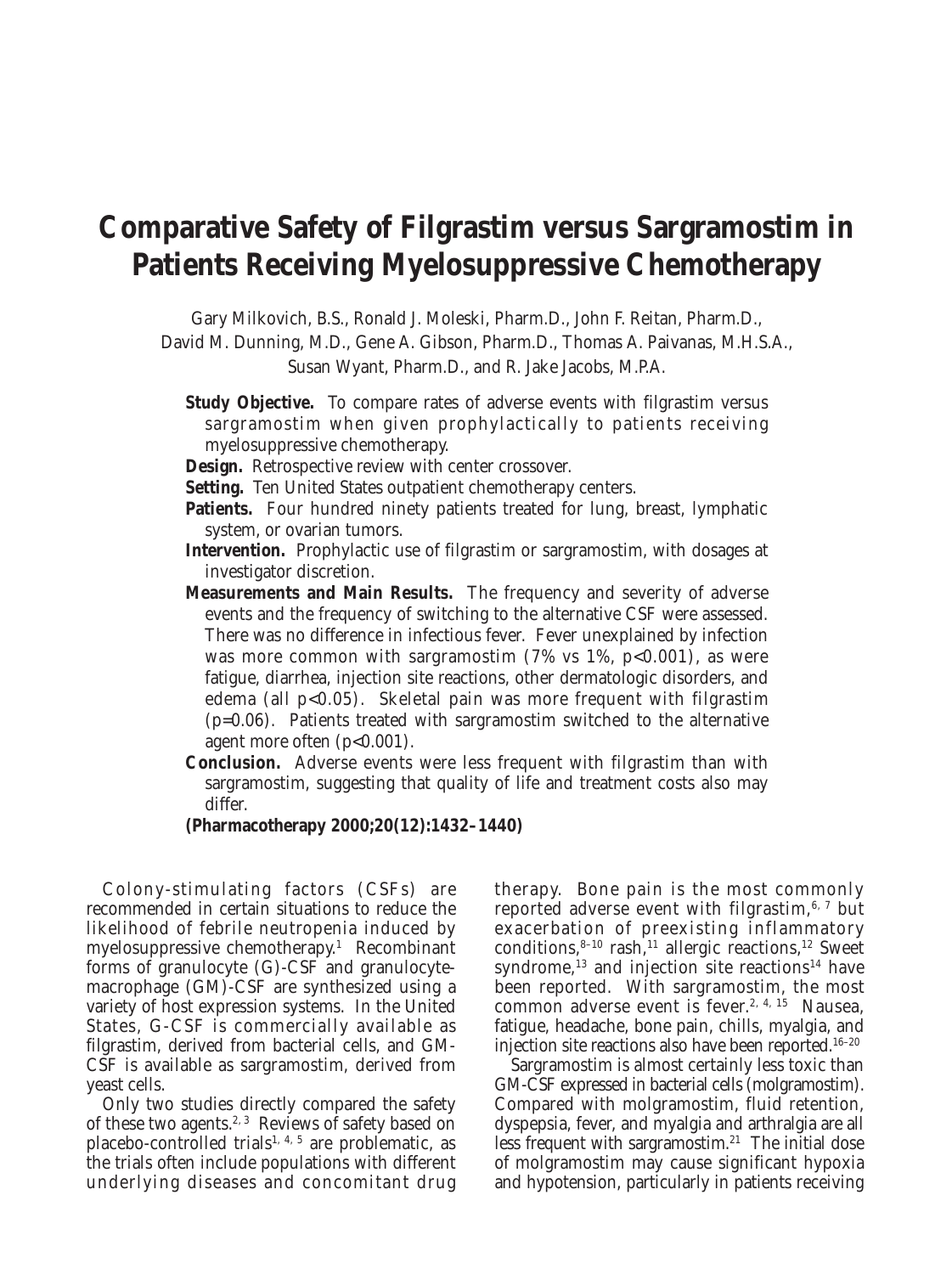high dosages or intravenous administration.<sup>22</sup>

The perception that sargramostim is less safe than filgrastim may be due to confusion regarding data describing GM-CSF synthesized using bacterial or mammalian cells. This was the principal rationale for the only randomized comparison of CSF tolerability, in which 137 patients receiving myelosuppressive chemotherapy were assigned to filgrastim 7 µg/kg or sargramostim 193  $\mu$ g/m<sup>2</sup>, with regimens at investigators' discretion.<sup>2</sup> The agents were compared on the frequency of 11 adverse events, graded by Eastern Cooperative Oncology Group (ECOG) or similar criteria. The frequency of fever, mainly 98.7–100.4°F, was 2-fold greater with sargramostim (p=0.01). Statistically insignificant trends were seen, indicating more frequent bone pain, chills, and nausea with sargramostim, and more frequent headache with filgrastim. The comparative safety of these agents also was assessed in a drug use evaluation, which included 60 patients undergoing bone marrow transplantation, dose-intensive chemotherapy, and standard chemotherapy.3 No differences were noted in frequencies of fever, nausea and vomiting, musculoskeletal pain, diarrhea, myalgia, or local reactions.

Our study was undertaken to provide additional data on the comparative safety of filgrastim and sargramostim in patients receiving myelosuppressive chemotherapy. We sought to avoid what we considered important limitations of earlier comparative studies; namely, inadequate statistical power, data obtained from a single or small number of centers, and pooling of patients receiving CSFs prophylactically and therapeutically.

From the School of Pharmacy, Medical College of Virginia, Richmond, Virginia, and Northern Virginia Cancer Center, Alexandria, Virginia (Mr. Milkovich); RJM Associates, Guilford, Connecticut (Dr. Moleski); The Reitan Company, Inc., Crown Point, Indiana (Dr. Reitan); Northern Virginia Oncology Group, Fairfax, Virginia (Dr. Dunning); the Department of Pharmacy, Hospital of the University of Pennsylvania, Philadelphia, Pennsylvania (Dr. Gibson); the School of Public Health and Health Services, George Washington University Medical Center, Washington, D.C. (Mr. Paivanas); The Dominion Group, McLean, Virginia (Dr. Wyant); and Capitol Outcomes Research, Inc., Alexandria, Virginia ((Mr. Jacobs).

Funded by an unrestricted research grant from Amgen Inc., Thousand Oaks, California.

Manuscript received July 5, 2000. Accepted pending revisions August 30, 2000. Accepted for publication in final form September 25, 2000.

Address reprint requests to Ronald J. Moleski, Pharm.D., RJM Associates, 195 Maupas Road North, Guilford, CT 06437.

#### **Methods**

This was a multicenter, retrospective examination in which patients receiving CSFs for primary or secondary prophylaxis were identified, and their clinical experiences assessed through medical record review. To minimize selection bias common to retrospective studies, we employed a center crossover design in which participating sites substituted sargramostim for filgrastim or vice versa as CSF of choice. We anticipated that patients treated before and after the policy decision would not differ systematically with respect to risk factors for adverse events. By contrast, a traditional retrospective study would be biased by self-selection if one agent were reserved for patients at greater risk of adverse events.

# Centers

Ten U.S. outpatient chemotherapy centers participated. All provided chemotherapy to 20 or more patients/month and made a decision before participation to substitute one CSF for the other as agent of choice for patients receiving myelosuppressive chemotherapy. Nine substituted sargramostim for filgrastim, and one substituted filgrastim for sargramostim. Each center was assigned a crossover date representing the first day of the first month during which 90% of new patients received the subsequent agent. Filgrastim and sargramostim eras were defined for each center. For centers substituting sargramostim for filgrastim, the sargramostim era began with the crossover date and continued through 12 months or agreement to participate in the study, whichever was earlier; the filgrastim era began and ended exactly 12 months earlier. The process was reversed for the site substituting filgrastim for sargramostim. The mean duration of filgrastim and sargramostim eras was 8 months (range 4–12 mo).

# Patients

Records of all patients having received one or more doses of CSF during the filgrastim and sargramostim eras were examined. Patients were included if they were aged 18 years or older and received chemotherapy for a lung, breast, lymphatic system, or ovarian tumor. Those with a history of any autoimmune disease or disease of the blood or blood-forming organs were excluded, as were recent (< 90 days) recipients of bone marrow transplants or experimental drugs.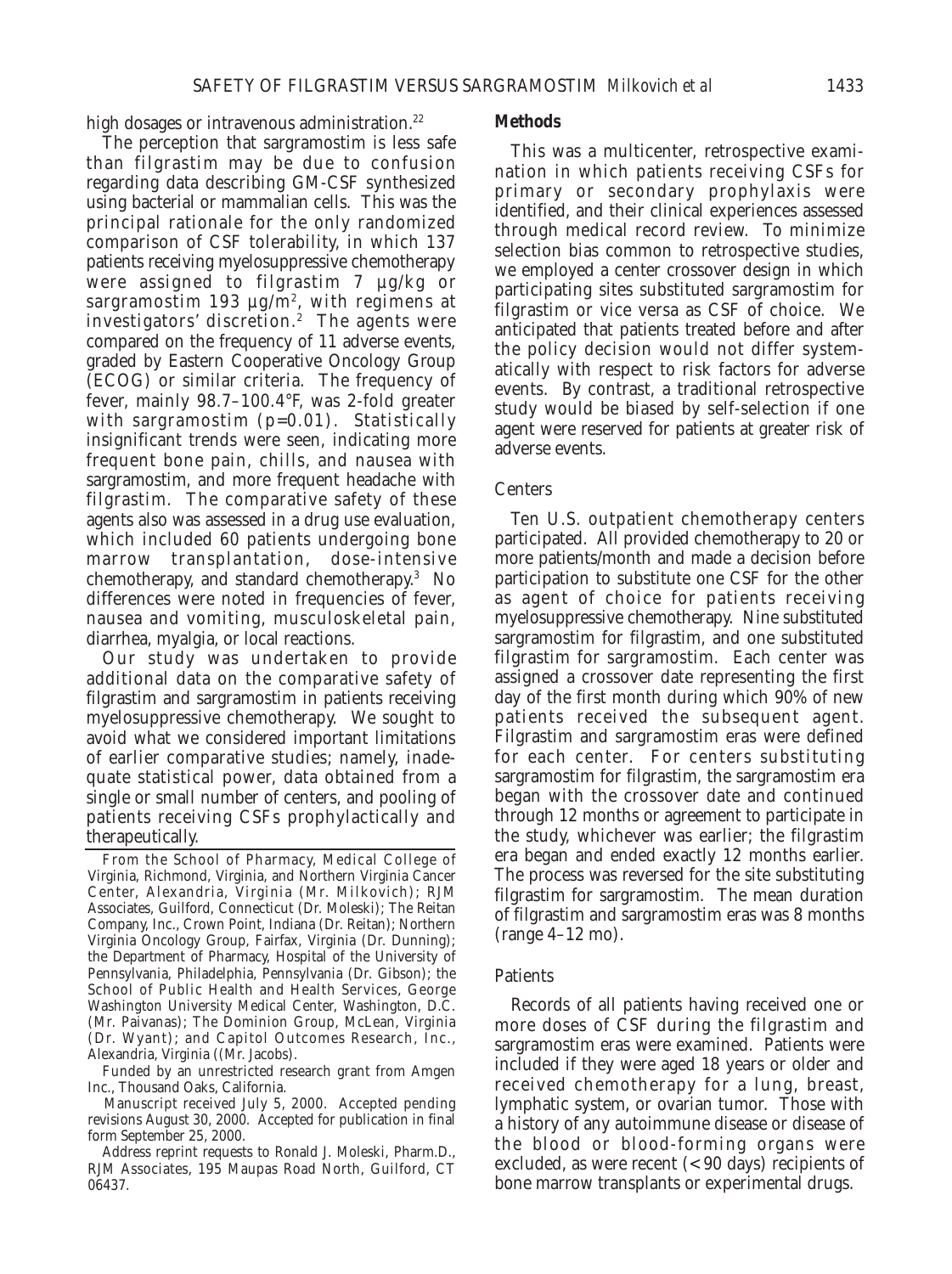| Variable                                                 | Filgrastim | Sargramostim | p Value             |
|----------------------------------------------------------|------------|--------------|---------------------|
| No. of patients (by initial CSF)                         | 239        | 251          |                     |
| Mean $(SD)$ age, $yrs^a$                                 | 62 (14)    | 61 (14)      | 0.43 <sup>b</sup>   |
| No. $(\%)$ women <sup>c</sup>                            | 176 (74)   | 176 (71)     | 0.56 <sup>d</sup>   |
| Mean (SD) body surface area, <sup>e</sup> m <sup>2</sup> | 1.8(0.2)   | 1.8(0.3)     | 0.38 <sup>b</sup>   |
| Mean (SD) months since cancer diagnosis <sup>f</sup>     | 26 (48)    | 19(36)       | 0.62 <sup>b</sup>   |
| No. (%) of patients covered by Medicare <sup>g</sup>     | 115(51)    | 122 (47)     | 0.49 <sup>d</sup>   |
| No. (%) of patients covered by managed care <sup>g</sup> | 6(3)       | 10(4)        | 0.33 <sup>d</sup>   |
| No. (%) of patients by tumor type                        |            |              | 0.07 <sup>d</sup>   |
| <b>Breast</b>                                            | 97 (41)    | 88 (35)      |                     |
| Lung                                                     | 52 (22)    | 84 (33)      |                     |
| Lymphoma                                                 | 56 (23)    | 48 (19)      |                     |
| Ovarian                                                  | 34 (14)    | 31 (12)      |                     |
| No. (%) of patients by study center                      |            |              | $0.41$ <sup>d</sup> |
| A                                                        | 10(4)      | 20(8)        |                     |
| $\, {\bf B}$                                             | 31 (13)    | 39 (16)      |                     |
| $\mathcal{C}$                                            | 22(9)      | 26(10)       |                     |
| D                                                        | 19(8)      | 16(6)        |                     |
| E                                                        | 10(4)      | 12(5)        |                     |
| ${\bf F}$                                                | 8 (3)      | 7(3)         |                     |
| G                                                        | 9(4)       | 18(7)        |                     |
| Η                                                        | 5(2)       | 6(2)         |                     |
| I                                                        | 70 (29)    | 61 (24)      |                     |
| $\bf J$                                                  | 55 (23)    | 46 (18)      |                     |

**Table 1. Baseline Characteristics**

a Missing data for one sargramostim recipient.

b Wilcoxon rank sum test.

c Missing data for four sargramostim recipients.

 $\mathrm{^{d}\chi^{2}}$  test.

e Missing data for 15 filgrastim and 20 sargramostim recipients. f Missing data for 13 filgrastim and 21 sargramostim recipients.

g Missing data for 12 filgrastim and 19 sargramostim recipients.

# Chemotherapy and CSF Cycles

Data describing chemotherapy regimens, CSF dosing, blood counts, and adverse events were recorded for all cycles, to a maximum of six/patient. Daily CSF doses were established at investigators' discretion. Mean doses were 369  $\mu$ g (5.5  $\mu$ g/kg) for filgrastim and 474  $\mu$ g (6.9 µg/kg) for sargramostim. Eligible cycles were those beginning within 7 days of the most recent chemotherapy dose, if the patient was afebrile (< 100.0°F) and did not otherwise meet criteria for therapeutic administration of  $CSFs<sup>1</sup>$ . If inclusion and exclusion criteria no longer were met during follow-up, all subsequent cycles were excluded.

#### Recording the Response

Case report forms were completed by four clinical monitors, and their accuracy was confirmed by center investigators. Data were recorded covering inclusion and exclusion criteria, demographic and clinical characteristics, CSF dosages and cycle duration, and adverse events including symptom description, onset and resolution dates, and assessments of severity and relationship to CSF. Adverse events were monitored beginning with the first CSF dose through 24 hours after the last dose. Most patients received one CSF dose/day on consecutive days, as evidenced by the similarity between mean (SD) doses/cycle [7.5 (3.1)] and cycle duration [8.0 days (3.3 days)]. During occasional gaps of 1 or more days between doses, adverse event monitoring was suspended. Clinical monitors recorded information explicitly stated in medical records, including verbatim description of adverse events.

Two reviewers blinded to CSF reviewed adverse event reports and classified them into predetermined categories: fever, fatigue, chills, headache, skeletal pain, nausea and vomiting, constipation, diarrhea, other digestive disorder, injection site reaction, other dermatologic disorder, chest discomfort, edema, hematologic reaction, central nervous system disorder, or other. Disagreement between reviewers on adverse event classification was rare (9/555 cases) and resolved through consultation with the prescribing physician or nursing staff. Febrile episodes were defined as a single reading of 100.4°F or greater obtained by any health professional and were subclassified as being of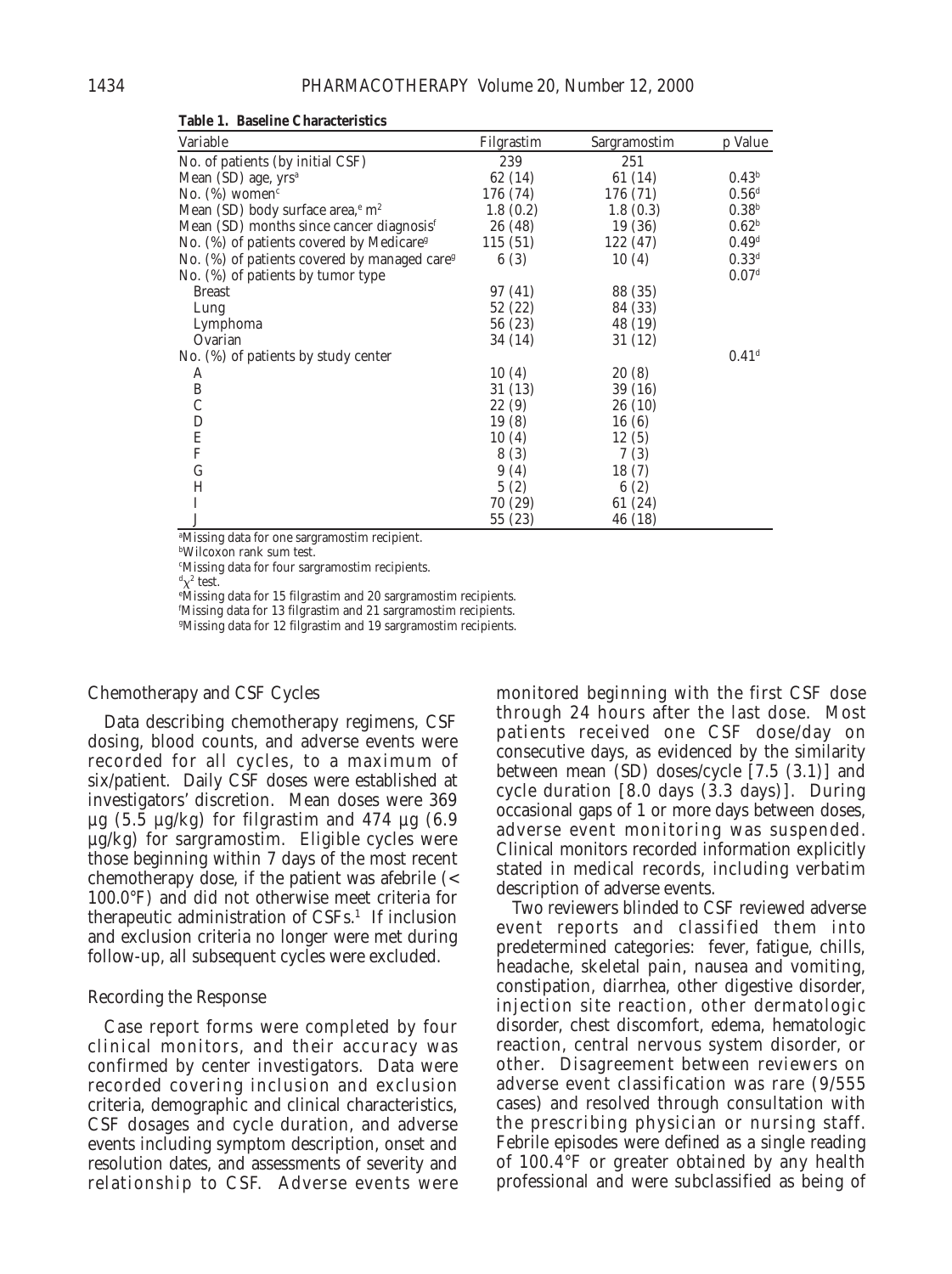| Variable                         | Filgrastim | Sargramostim | p Value                |
|----------------------------------|------------|--------------|------------------------|
| No. of patients (by initial CSF) | 239        | 251          |                        |
| No. (%) receiving each agent     |            |              |                        |
| Bleomycin                        | 9(4)       | 5(2)         | 0.24 <sup>b</sup>      |
| Carboplatin                      | 51 (21)    | 73 (29)      | $0.05^{\rm b}$         |
| Cisplatin                        | 24 (10)    | 22(9)        | 0.63 <sup>b</sup>      |
| Cyclophosphamide                 | 104 (44)   | 90 (36)      | 0.08 <sup>b</sup>      |
| Cytarabine                       | 6(3)       | 6(2)         | 0.93 <sup>b</sup>      |
| Dacarbazine                      | 3(1)       | 4(2)         | 1.0 <sup>c</sup>       |
| Docetaxel                        | 21(9)      | 20(8)        | 0.74 <sup>b</sup>      |
| Doxorubicin                      | 93 (39)    | 81 (32)      | 0.13 <sup>b</sup>      |
| Etoposide                        | 42 (18)    | 35 (14)      | 0.27 <sup>b</sup>      |
| Fludarabine                      | 9(4)       | 5(2)         | 0.24 <sup>b</sup>      |
| Fluorouracil (5-FU)              | 39 (16)    | 42 (17)      | 0.90 <sup>b</sup>      |
| Gemcitabine                      | 2(1)       | 15(6)        | ${<}0.01$ <sup>b</sup> |
| Ifosfamide                       | 8(3)       | 10(4)        | 0.71 <sup>b</sup>      |
| Melphalan                        | 1 (< 1)    | 0(0)         | 0.49 <sup>c</sup>      |
| Methotrexate                     | 19(8)      | 23(9)        | 0.63 <sup>b</sup>      |
| Mitoxantrone                     | 11(5)      | 12(5)        | 0.93 <sup>b</sup>      |
| Nitrogen mustard                 | 0(0)       | 1 (< 1)      | 1.0 <sup>c</sup>       |
| Paclitaxel                       | 52 (22)    | 73 (29)      | 0.06 <sup>b</sup>      |
| Procarbazine                     | 1 (< 1)    | 1(< 1)       | 1.0 <sup>c</sup>       |
| Rituximab                        | 0(0)       | 2(1)         | 0.50 <sup>c</sup>      |
| <b>Topotecan</b>                 | 20(8)      | 14 (6)       | 0.22 <sup>b</sup>      |
| <b>Vinblastine</b>               | 6(3)       | 7(3)         | 0.85 <sup>b</sup>      |
| Vincristine                      | 39 (16)    | 35 (14)      | 0.46 <sup>b</sup>      |
| Vinorelbine                      | 7(3)       | 11(4)        | 0.39 <sup>b</sup>      |

**Table 2. Chemotherapy Regimensa**

a Includes agents administered during any of up to six chemotherapy cycles.

 $\frac{b}{\chi^2}$  test.

c Fisher's exact test.

presumed infectious cause or unexplained by infection, based on the presence or absence of documented pathogen(s) or other clinical signs of infection (e.g., dark, cloudy urine; positive chest radiograph).

Adverse events other than fever were rated for severity. They were considered at least moderate if drug therapy or other intervention was required, and severe if intervention included a narcotic, invasive procedure, or hospitalization. Otherwise, they were categorized based on expressions in medical records and considered mild unless evidence was recorded to the contrary. Relationship to CSF was categorized based on World Health Organization definitions<sup>23</sup> as probably, possibly, or probably not related. The last category included conditions present before CSF was begun or attributed in medical records to an underlying disease or concomitant drug. Otherwise, events were considered possibly related unless medical records indicated a stronger association.

#### Statistical Methods

The study was powered to detect a 3% versus

9% difference in frequency of fever unexplained by infection, with anticipated fever risk derived from an earlier comparative study<sup>2</sup> adjusted to reflect an expected three cycles/patient. We intended to conduct analyses on a per-patient basis and determined 245 patients in each arm would provide 80% power, assuming an  $\alpha$  of 0.05 and a two-tailed test. Patients first prescribed sargramostim frequently switched to filgrastim, requiring modification of the analysis because duration of follow-up differed between CSFs. We therefore assessed adverse event frequency on a per-cycle basis, assigning cycles after a switch to the alternative CSF. Based on the actual numbers of 958 filgrastim and 644 sargramostim cycles, the sample provided abundant statistical power to detect meaningful differences. For adverse events occurring in one arm at rates of 3%, 4%, and 5%/cycle, the sample provides 82%, 91%, and 96% power to detect 2-fold greater rates in the other arm.

Categoric data were compared by  $\chi^2$ , unless a low frequency of adverse events required Fisher's exact test. For interval data, the normality of distributions was determined by Kolmogorov D test. Student's *t* test was used when data were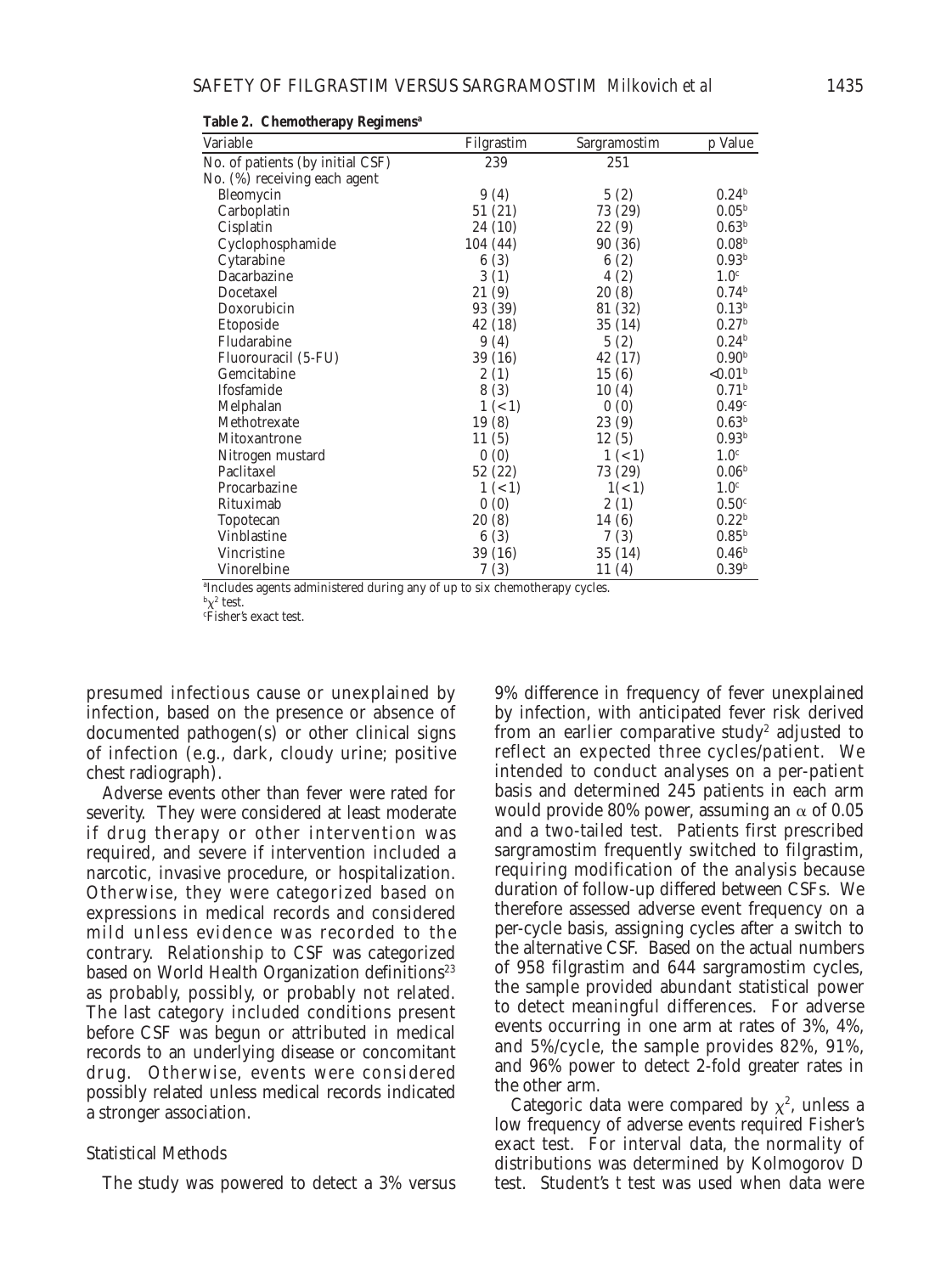| Variable                                                           | Filgrastim              | Sargramostim           | p Value <sup>a</sup> |
|--------------------------------------------------------------------|-------------------------|------------------------|----------------------|
| No. of patients (by initial CSF)                                   | 239                     | 251                    |                      |
| Use of either CSF<br>Mean (SD) cycles<br>Mean (SD) doses           | 3.5(1.9)<br>24.1 (15.9) | 3.4(1.9)<br>25.1(17.1) | 0.76<br>0.65         |
| Use of first prescribed CSF<br>Mean (SD) cycles<br>Mean (SD) doses | 3.4(1.9)<br>23.9(16.0)  | 2.6(1.6)<br>19.5(15.3) | < 0.001<br>< 0.001   |
| Use of alternative CSF<br>Mean (SD) cycles<br>Mean (SD) doses      | 0.1(0.2)<br>0.1(1.5)    | 0.8(1.5)<br>5.5(10.8)  | < 0.001<br>< 0.001   |

**Table 3. Numbers of CSF Cycles and Doses**

a Wilcoxon rank sum test.

| Table 4. Frequency of Fever         |            |              |                      |
|-------------------------------------|------------|--------------|----------------------|
| Variable                            | Filgrastim | Sargramostim | p Value <sup>a</sup> |
| No. of cycles                       | 958        | 644          |                      |
| No. (%) of cycles with report of    |            |              |                      |
| Fever $\geq 100.4$ F                | 39(4)      | 57 (9)       | < 0.001              |
| Fever of presumed infectious origin | 25(3)      | 15(2)        | 0.72                 |
| Fever unexplained by infection      | 14(1)      | 42 (7)       | < 0.001              |
| $\alpha$ <sup>2</sup> test.         |            |              |                      |

normally distributed, and Wilcoxon rank sum test when the distribution was not normal. All tests were two-tailed, and a p value below 0.05 was considered statistically significant.

# **Results**

There were no significant differences in baseline characteristics between patients initially receiving filgrastim versus sargramostim (Table 1). Patients were typical of those seen in office-based oncology practices. The sargramostim arm had proportionally more patients with lung cancer, and the filgrastim arm had more with breast cancer and lymphoma. No differences in disease stage were detected between arms (data not shown).

Patients received 24 chemotherapeutic agents (Table 2), with cyclophosphamide, doxorubicin, paclitaxel, carboplatin, and etoposide most common in both groups. Those in the sargramostim arm were most likely to receive carboplatin (29% vs 21%, p=0.05) and gemcitabine (6% vs 1%, p<0.01). Given the large number of comparisons, these differences approximate what would be expected by chance. We found no differences between arms with respect to combinations of chemotherapeutic agents or chemotherapy dosages (data not shown).

We found no differences in numbers of chemotherapy-CSF cycles (p=0.76) or CSF doses (p=0.65) between patients initially prescribed filgrastim versus sargramostim (Table 3). The proportions of filgrastim recipients proceeding to second, third, fourth, fifth, and sixth CSF cycles were 80%, 58%, 44%, 29%, and 18%, versus 77%, 58%, 41%, 28%, and 21% for sargramostim (all NS). Patients first prescribed sargramostim were more likely to be switched to filgrastim than vice versa. Consequently, they received fewer cycles (2.6 vs 3.4, p<0.001) and doses (19.5 vs 23.9, p<0.001) of their initial CSF.

Table 4 shows the frequency of fever during filgrastim and sargramostim cycles. Febrile episodes occurred more than twice as frequently with sargramostim  $(9\% \text{ vs } 4\%, \text{ p<0.001})$ , with the entire difference represented by fever unexplained by infection  $(7\% \text{ vs } 1\%, \text{ p}<0.001)$ . Among the 56 febrile episodes, no differences were seen between CSFs in fever duration or maximum recorded temperature. Fever unexplained by infection was most common during the first sargramostim cycle (10% vs 1% with filgrastim, p<0.001), although a lesser relationship persisted during subsequent cycles  $(4\% \text{ vs } 2\%, \text{ p<0.01}).$ 

The most frequently reported adverse event was skeletal pain (Table 5), which tended to occur more frequently with filgrastim (11% vs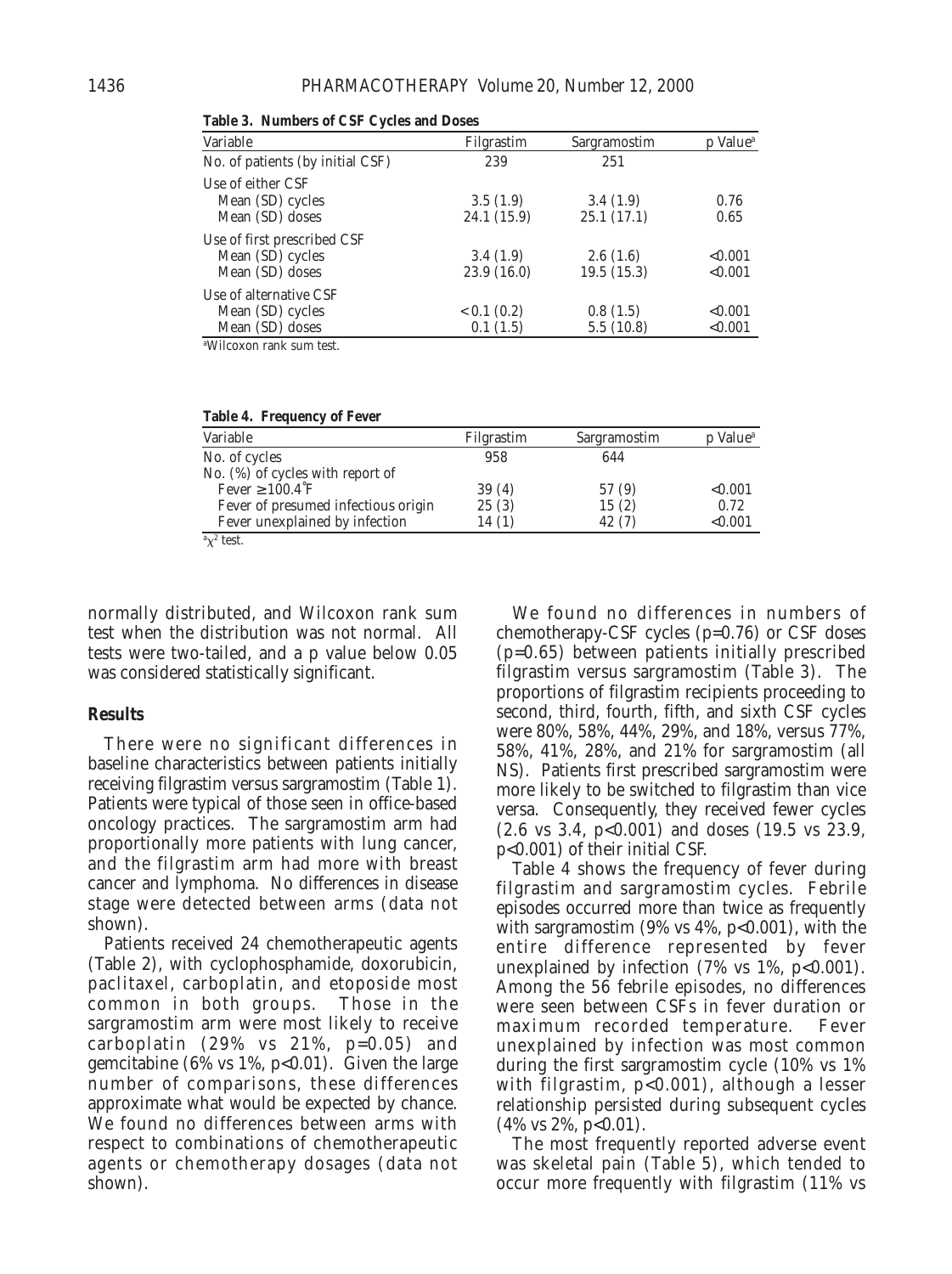|                            |                   |                | <b>Adverse Event</b><br>Possibly or Probably |                | <b>Adverse Event</b><br>of Moderate or |                |
|----------------------------|-------------------|----------------|----------------------------------------------|----------------|----------------------------------------|----------------|
|                            | Any Adverse Event |                | <b>Related to Cytokine</b>                   |                | <b>Greater Severity</b>                |                |
| Variable                   | Filg              | Sarg           | Filg                                         | Sarg           | Filg                                   | Sarg           |
| % of cycles with report of |                   |                |                                              |                |                                        |                |
| Fatigue                    |                   | $4^a$          |                                              | 4 <sup>b</sup> | < 1                                    | 3 <sup>b</sup> |
| Chills                     | < 1               |                | $\lt 1$                                      |                | < 1                                    | < 1            |
| Headache                   | < 1               |                | < 1                                          |                | < 1                                    |                |
| Skeletal pain              |                   | 8              |                                              | 8              |                                        | n              |
| Nausea, vomiting           | 3                 |                | 2                                            |                |                                        |                |
| Constipation               |                   |                |                                              |                | < 1                                    |                |
| Diarrhea                   |                   | 3ª             |                                              |                |                                        |                |
| Other digestive disorder   | < 1               |                | < 1                                          |                | < 1                                    |                |
| Injection site reaction    | ا >               | 6 <sup>b</sup> | < 1                                          | 6 <sup>b</sup> |                                        | 5 <sup>b</sup> |
| Other skin disorder        | ا >               | 3 <sup>b</sup> | < 1                                          | 2 <sup>b</sup> | < 1                                    |                |
| Chest discomfort           | < 1               |                | < 1                                          |                | < 1                                    |                |
| Edema                      | 1 >               | 2 <sub>b</sub> | < 1                                          | 2 <sub>b</sub> | < 1                                    | 2 <sup>b</sup> |
| Hematologic reaction       |                   |                |                                              | < 1            |                                        | ا >            |
| CNS disorder               | 2                 |                |                                              |                |                                        | ا >            |
| Other adverse event        |                   |                | < 1                                          |                | $\leq$ 1                               |                |

#### **Table 5. Frequency of Adverse Events other than Fever**

Filg = filgrastim; Sarg = sargramostim; CNS = central nervous system.

 $\mathrm{^{a}p}$ <0.05,  $\chi^{2}$  or Fisher's exact test.

 $_{\rm ^{b}p< 0.01,\;\chi^2}$  or Fisher's exact test.

#### **Table 6. Switching between CSFs**

| Variable                                         | Filgrastim | Sargramostim | p Value                 |
|--------------------------------------------------|------------|--------------|-------------------------|
| No. of patients (by initial CSF)                 | 239        | 251          |                         |
| No. (%) of patients switching CSF for any reason | 2(1)       | 74 (29)      | ${<}0.001$ <sup>a</sup> |
| No. (%) of patients switching CSF due to         |            |              |                         |
| Adverse event                                    | 0(0)       | 45 (18)      | $< 0.001$ <sup>a</sup>  |
| Poor ANC response                                | 0(0)       | 11(4)        | $< 0.001$ <sup>a</sup>  |
| Formulary restriction                            | 0(0)       | 2(1)         | 0.50 <sup>b</sup>       |
| Undetermined reason                              | 2(1)       | 17(7)        | $< 0.001$ <sup>a</sup>  |
| Frequency of switching by $cyclec$               |            |              |                         |
| Cycle 1                                          | 0/239(0)   | 11/251(4)    | $< 0.001$ <sup>a</sup>  |
| Cycle 2                                          | 1/192(1)   | 33/193 (17)  | $< 0.001$ <sup>a</sup>  |
| Cycle 3                                          | 1/138(1)   | 16/146(11)   | ${<}0.001$ <sup>a</sup> |
| Cycle 4                                          | 0/104(0)   | 8/103(8)     | ${<}0.01b$              |
| Cycle 5                                          | 0/69(0)    | 4/71(6)      | $0.12^{b}$              |
| Cycle 6                                          | 0/43(0)    | 2/53(4)      | 0.50 <sup>b</sup>       |

ANC = absolute neutrophil count.

 $\alpha^2$  test.

b Fisher's exact test.

c Patients switched during cycle/patients beginning cycle (%).

8%, p=0.06). Several adverse events occurred significantly more frequently with sargramostim—fatigue  $(4\% \text{ vs } 2\%, \text{ p}<0.05)$ , diarrhea (3% vs 2%, p<0.05), injection site reaction  $(6\% \text{ vs } < 1\% , \text{ p<0.01}), \text{ other}$ dermatologic disorders  $(3\% \text{ vs } < 1\%, \text{ p}<0.01)$ , and edema  $(2\% \text{ vs } < 1\%, \text{ p}<0.01)$ . Limiting the analysis to adverse events judged probably or possibly related to CSFs lowered total event rates, but the frequency of fatigue  $(p<0.01)$ , injection site reactions (p<0.01), other dermatologic disorders  $(p<0.01)$ , and edema  $(p<0.01)$ 

remained higher with sargramostim. Results were similar when the analysis was limited to adverse events rated moderate or severe. The lone injection site reaction attributed to filgrastim was rated mild. With sargramostim, 4 of 41 injection site reactions were severe and 29 were moderate.

Switching from filgrastim to sargramostim was uncommon, whereas more than one-fourth of sargramostim recipients switched to filgrastim (p<0.001; Table 6). Adverse events were the most frequent reason for switching, with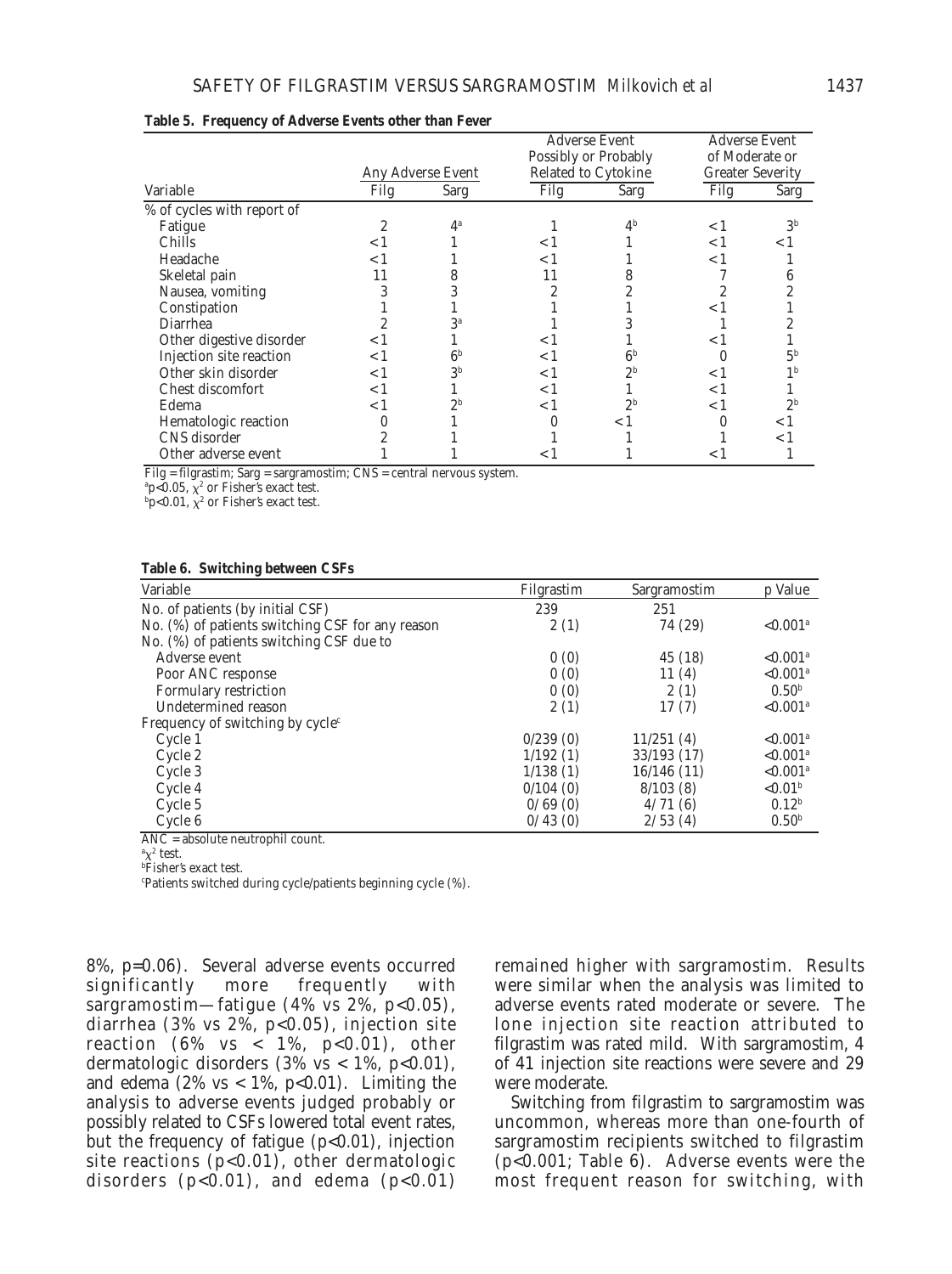injection site reactions (10), fever (8), skeletal pain (6), and other dermatologic disorders (5) being most common. Although the reason for CSF switching was considered undetermined unless medical record notations were specific, adverse events were probably most often responsible in these cases as well. In the undetermined category, both switches of filgrastim to sargramostim and 8 of 17 switches of sargramostim to filgrastim followed cycles with adverse events. The determination that switching was due to poor absolute neutrophil count (ANC) response was based on medical record notations (e.g., "ANC still falling after X days sargramostim"). In 9 of 11 cases the ANC was below baseline after 5–14 days of sargramostim. We investigated whether suboptimal dosages were responsible for poor ANC response but found mean daily doses were similar for these  $(6.7 \mu g/kg)$  and other  $(6.9 \mu g/kg)$ µg/kg) sargramostim cycles. Switching was most frequent during the second and third cycles. Only 11 (4%) sargramostim recipients switched during the first cycle, and the rate of switching declined consistently between cycles 2 and 6.

# **Discussion**

In the 6 years since the American Society of Clinical Oncology called for more investigation of the comparative toxicity of filgrastim and sargramostim, $<sup>1</sup>$  few data have been published on</sup> the subject. Adverse events were assessed in a retrospective cohort study considering 680 days of CSF administration<sup>3</sup> and a randomized trial that included 820 days of CSFs.<sup>2</sup> Neither study detected differences between CSFs, with the exception of more grade 1 fever (98.7–100.4°F) with sargramostim.<sup>2</sup> We assessed adverse events during 12,060 days of CSF treatment and found important differences that generally favored filgrastim over sargramostim.

The dissimilarity between our results and those of other studies may be due to several factors, including our exclusion of patients receiving CSFs therapeutically, passive surveillance for adverse event reporting, method of categorizing adverse events, and greater statistical power. It is unlikely to be due to differences in composition of patient samples. Although our study was limited to patients with lung, breast, lymphatic system, or ovarian tumors, these diagnoses represented 65–80% of patients in earlier studies.<sup>2, 3</sup> Our sample was somewhat older, but this was unlikely to have had an effect, as we

detected no relationship between age and frequency of adverse events.

Our decision to limit the study to prophylactic CSF may have affected results, but the extent and direction of such an effect are unclear. In other studies, 18–28% of patients received CSFs therapeutically, $2, 3$  and results were not stratified by therapeutic versus prophylactic administration. It is unclear how earlier studies examined fever frequency for patients already febrile at the first CSF dose.

Our study used passive adverse event surveillance, similar to the other retrospective study.<sup>3</sup> By contrast, the prospective  $\overline{CSF}$  safety trial<sup>2</sup> included rigorous monitoring. Patients completed evaluation forms and home diaries, and were telephoned every 1–2 days to review adverse events. Although passive surveillance probably provides more false negative results, this is unlikely to have impaired our ability to assess comparative safety. Active surveillance seems to increase the number of mild adverse events rather than moderate or severe events. In our study, for example, only 26% of reports of nausea and vomiting were rated mild, versus 67% in the prospective trial. Corresponding data for reports of skeletal pain and chills were 31% and 43% in our study versus 57% and 75% in the prospective trial. Unfortunately, medical records did not provide sufficient information to allow us to categorize adverse events by ECOG or similar criteria, as was done in the prospective trial. $2^2$ Although we cannot determine whether our methods caused more or fewer adverse events to be identified, we see no reason why either method would cause more events to be detected with one cytokine versus the other.

This study most likely detected differences not found in prior research due to its greater statistical power. We studied 490 patients through 1602 chemotherapy-CSF cycles, whereas other studies included 60 and 137 patients, all followed through a single cycle.<sup>2, 3</sup> Given the frequency of grade 2 fever with filgrastim in the prospective trial, the study had only 9% power to detect a 2-fold increase with sargramostim.

Our most important results relate to switching between CSFs, and frequencies of injection site reactions and fever unexplained by infection. Whereas switching from sargramostim to filgrastim was common, this partially may reflect study design; 9 of 10 centers substituted sargramostim for filgrastim, thereby being experienced with both agents when patients in the sargramostim arm were treated. They may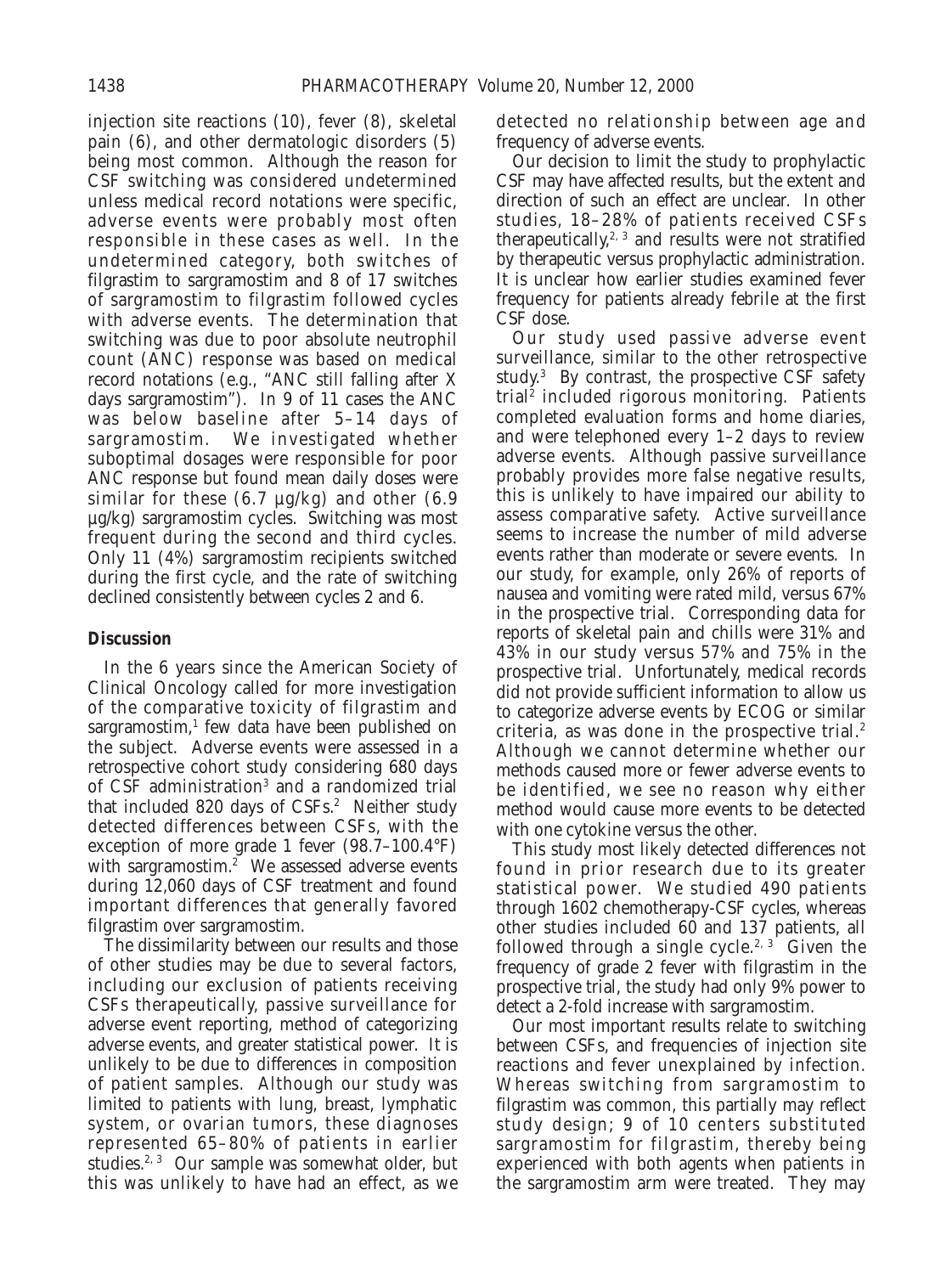have been inexperienced with sargramostim during the filgrastim era, making a switch to sargramostim in the face of efficacy or safety concerns unusual. Unlike earlier studies that reported no differences in local reactions, we identified just  $1$  (< 1%) injection site reaction during 958 filgrastim cycles, but 41 (6%) during 644 sargramostim cycles. Most were rated moderate or severe, and in 10 patients (24%) led to a switch to filgrastim. Like the prospective trial, fever unexplained by infection was more common with sargramostim in this series of patients. With a threshold of 100.4°F, we found a difference of 7% versus 1%. In the prospective trial, the difference in fever 100.5°F or greater was 4% versus 2%.

Despite lack of documented pathogens, the febrile episodes we detected were costly. Those occurring with filgrastim resulted in 15 days of inpatient care and 115 doses of antiinfective drugs/1000 chemotherapy-CSF cycles. Episodes occurring with sargramostim resulted in 93 days of inpatient care and 634 doses of antiinfective drugs/1000 cycles. Blood chemistries, microbiology tests, and radiologic examinations were commonly performed.

Assessments of CSF prophylaxis should consider the agents' ability to extend survival, improve quality of life, and reduce use of other health care services. In certain populations, CSFs have lowered antibiotic requirements<sup>6, 24, 25</sup> and hospitalization for febrile neutropenia.<sup>6, 24-26</sup> These end points are reasonable markers for both cost savings and quality of life. Based on the experience of this series, filgrastim may offer benefits of less fever, fatigue, diarrhea, local reactions, other dermatologic disorders, and edema. Whether such differences significantly affect survival, quality of life, and costs in the presence of considerable background toxicity from chemotherapy has not been determined and warrants further study.

# **Acknowledgments**

We are grateful to Lisa Lynch, R.N., and Nancy Black, R.N., for their careful review of patient records.

#### **References**

- 1**. American Society for Clinical Oncology**. Recommendations for the use of hematopoietic colony-stimulating factors: evidence-based, clinical practice guidelines. J Clin Oncol 1994;12:2471–508.
- 2**. Beveridge RA, Miller JA, Kales AN, et al**. Randomized trial comparing the tolerability of sargramostim (yeast-derived RhuGM-CSF) and filgrastim (bacteria-derived RhuG-CSF) in cancer patients receiving myelosuppressive chemotherapy.

Support Care Cancer 1997;5:289–98.

- 3**. Rotella DL**. A medication use evaluation of adverse events associated with colony-stimulating factors. Hosp Pharm 1999;34:286–91.
- 4**. Root RK, Dale DC**. Granulocyte colony-stimulating factor and granulocyte-macrophage colony-stimulating factor: comparisons and potential for use in treatment of infections in nonneutropenic patients. J Infect Dis 1999;179(suppl 2):S342–52.
- 5**. Kellihan MJ**. Drug formulary review process for sargramostim and filgrastim: focus on analysis of adverse drug reactions. Clin Ther 1993;15:927–37.
- 6**. Crawford J, Ozer H, Stoller R, et al**. Reduction by granulocyte colony-stimulating factor of fever and neutropenia induced by chemotherapy in patients with small-cell lung cancer. N Engl J Med 1991;325:164–70.
- 7**. Pettengell R, Gurney H, Radford JA, et al**. Granulocyte colony-stimulating factor to prevent dose-limiting neutropenia in non-Hodgkin's lymphoma: a randomized controlled trial. Blood 1992;80:1430–6.
- 8**. Ross HJ, Moy LA, Kaplan R, Figlin RA**. Bullous pyoderma gangrenosum after granulocyte colony-stimulating factor treatment. Cancer 1991;36:441–3.
- 9**. Negrin RS, Haeuber DH, Nagler A, et al**. Treatment of myelodysplastic syndromes with recombinant human granulocyte colony-stimulating factor: a phase I/II trial. Ann Intern Med 1989;110:976–84.
- 10**. Glaspy JA, Baldwin GC, Robertson PA, et al**. Therapy for neutropenia in hairy cell leukemia with recombinant human granulocyte colony-stimulating factor. Ann Intern Med 1988;109:789–95.
- 11**. Dale DC, Bonilla MA, Davis MW, et al**. A randomized controlled phase III trial of recombinant human granulocyte colony-stimulating factor (filgrastim) for treatment of severe chronic neutropenia. Blood 1993;81:2496–502.
- 12**. Hudis C, Lebwohl D, Crown J, et al**. Feasibility of adjuvant dose-intensive cyclophosphamide with G-CSF after doxorubicin in women with high-risk stage II/III resectable breast cancer [abstr]. Proc Am Soc Clin Oncol 1992;11:55.
- 13**. Park JW, Mehrotra B, Barnett BO, Baron AD, Vernook AP**. The Sweet syndrome during therapy with granulocyte colonystimulating factor. Ann Intern Med 1988;116:996–8.
- 14**. Mueller BU, Jacobsen F, Butler KM, Husson RN, Lewis LL, Pizzo PA**. Combination treatment with azidothymidine and granulocyte colony-stimulating factor in children with human immunodeficiency virus infection. J Pediatr 1992;121: 797–802.
- 15**. Peters WP, Shogan J, Shpall EJ, Jones RB, Kim CS**. Recombinant human granulocyte-macrophage colonystimulating factor produces fever [letter]. Lancet 1998;1(8591):950.
- 16**. Neidhart JA, Mangalik A, Stidley CA, et al**. Dosing regimen of granulocyte-macrophage colony-stimulating factor to support dose-intensive chemotherapy. J Clin Oncol 1992;10:1460–9.
- 17**. Vadhan-Raj S, Keating M, LeMaistre A, et al**. Effects of recombinant human granulocyte-macrophage colonystimulating factor in patients with myelodysplastic syndromes. N Engl J Med 1987;317:1445–52.
- 18**. Ganser A, Volkers B, Gerher J, et al**. Recombinant human granulocyte-macrophage colony-stimulating factor in patients with myelodysplastic syndromes: a phase I/II trial. Blood 1989;73:31–7.
- 19**. Nemunaitis J, Singer J, Buckner C, et al**. Use of recombinant human granulocyte-macrophage colony-stimulating factor in graft failure after bone marrow transplantation. Blood 1990;76:245–53.
- 20**. Jones SE, Schottstaedt MW, Duncan LA, et al**. Randomized double-blind prospective trial to evaluate the effects of sargramostim versus placebo in a moderate-dose fluorouracil, doxorubicin, and cyclophosphamide adjuvant chemotherapy program for stage II and III breast cancer. J Clin Oncol 1996;14:2976–83.
- 21**. Dorr RT**. Clinical properties of yeast-derived versus *Escherichia*